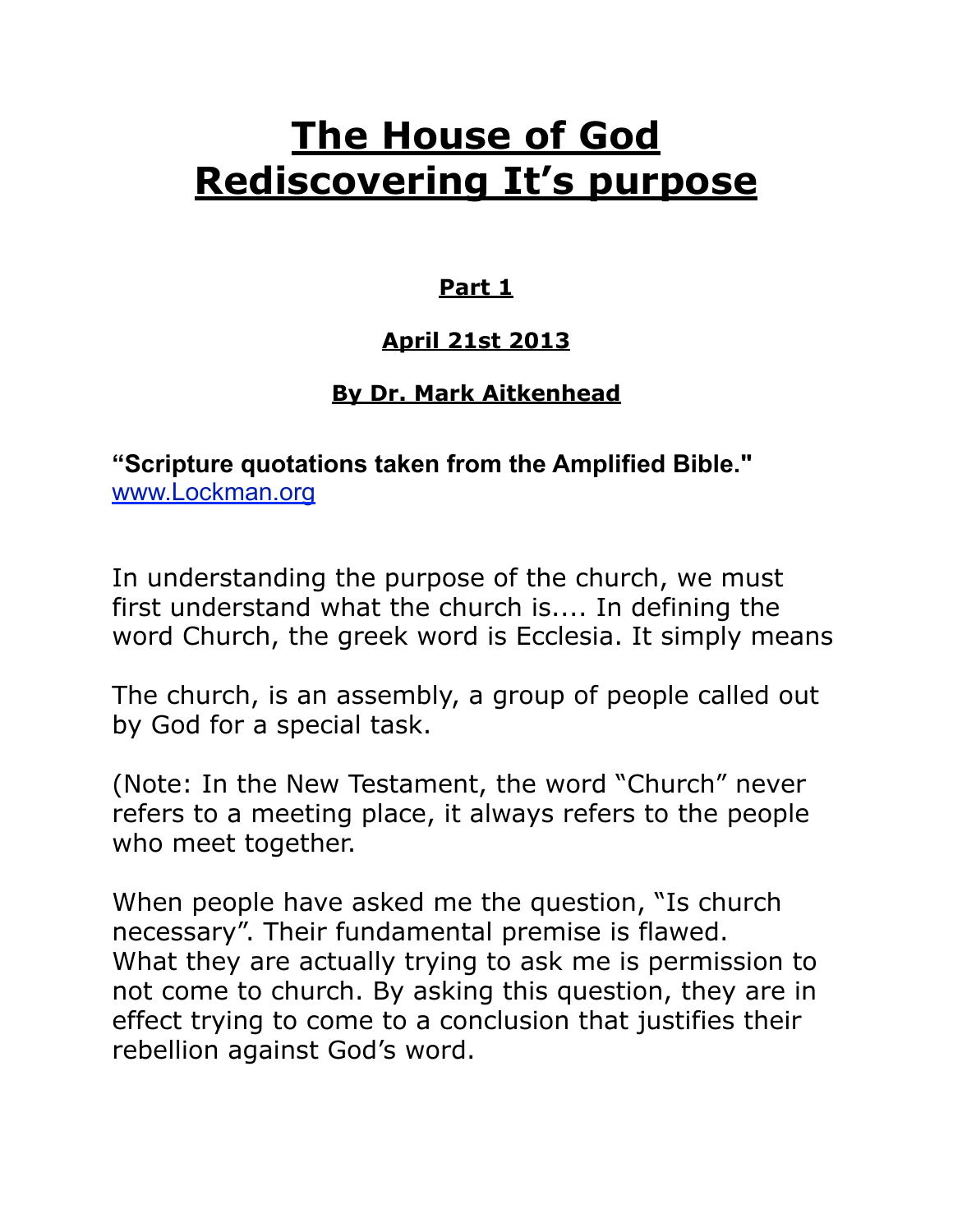There are two references to the church in the Bible. The Universal church and the local church.

The word "Church" was actually used only 2 times in the Gospels. Matthew 16:18 (Universal) and Matthew 18:17 (Local)

#### **Matthew 16:18**

Amplified Bible (AMP)

**18** And I tell you, you are Peter [Greek, *Petros*—a large piece of rock], and on this rock [Greek, *petra*—a huge rock like Gibraltar] I will build My church, and the gates of Hades (the powers of the infernal region) shall not overpower it [or be strong to its detriment or hold out against it].

The Universal church is made up of all true Christians world wide. It is the totality of all who believe in Jesus.

## **Matthew 18:17**

#### Amplified Bible (AMP)

**17** If he pays no attention to them [refusing to listen and obey], tell it to the church; and if he refuses to listen even to the church, let him be to you as a pagan and a tax collector.

In order for God to make us into the kind of people He intends us to become, there must be a process of transformation.

#### **Romans 8:29**

Amplified Bible (AMP)

**29** For those whom He foreknew [of whom He was aware and loved beforehand], He also destined from the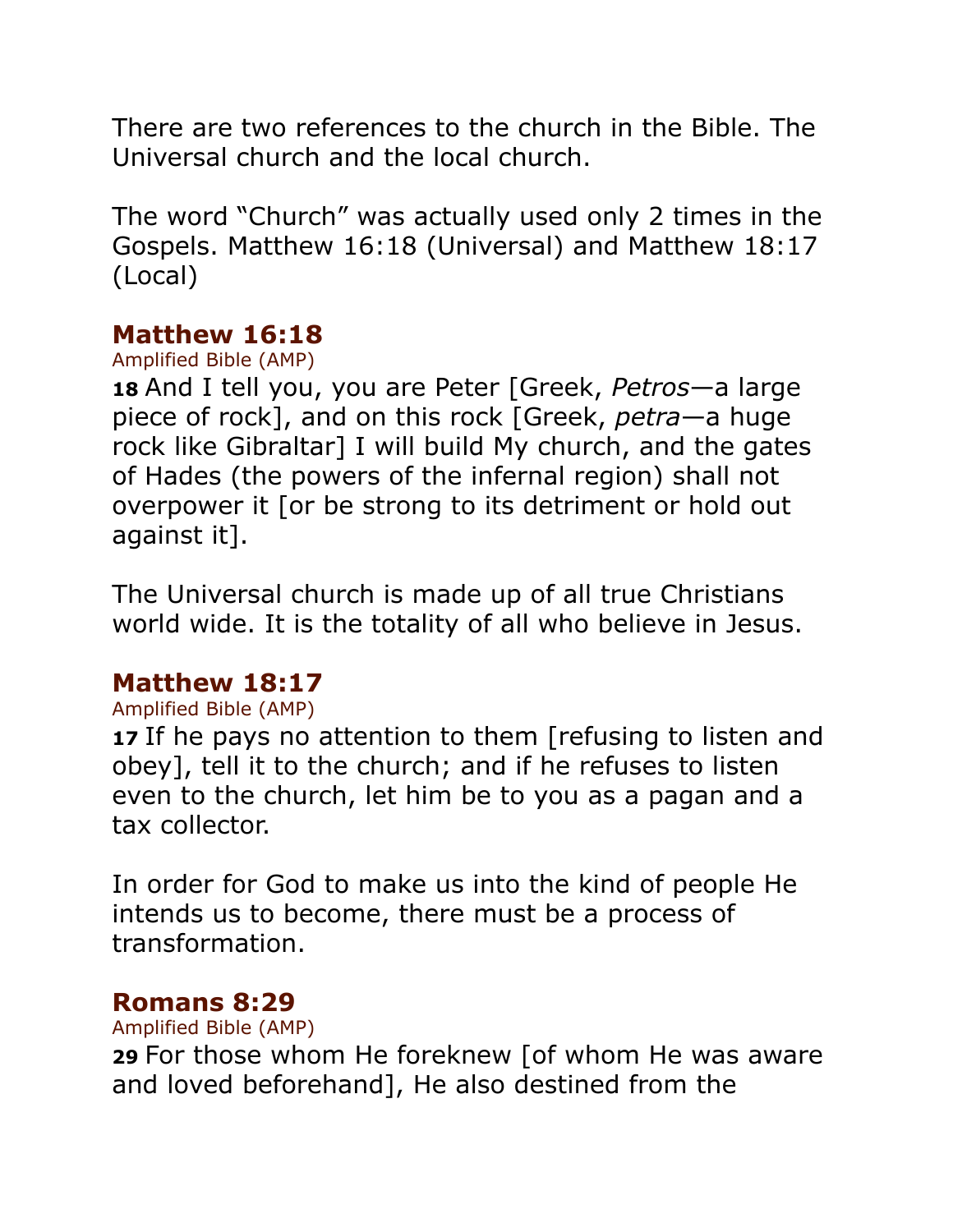beginning [foreordaining them] to be molded into the image of His Son [and share inwardly His likeness], that He might become the firstborn among many brethren.

There are 3 types of preachers today. Motivational Inspirational Transformational

The church must regain the focus of its mandate - to see people transformed by the "revelation" of who Jesus is.

#### **Matthew 16:13**

Amplified Bible (AMP)

**13** Now when Jesus went into the region of Caesarea Philippi, He asked His disciples, Who do people say that the Son of Man is?

Matt. 16:13 When Jesus Came Into The Coasts Of Caesarea Philippi, He Asked His Disciples, Saying, Whom Do Men Say That I The Son Of Man Am?

Matt. 16:14 And They Said, Some Say That Thou Art John The Baptist: Some, Elias; And Others, Jeremias, Or One Of The Prophets.

Matt. 16:15 He Saith Unto Them, But Whom Say Ye That I Am?

Matt. 16:16 And Simon Peter Answered And Said, Thou Art The Christ, The Son Of The Living God.

Matt. 16:17 And Jesus Answered And Said Unto Him, Blessed Art Thou, Simon Barjona: For Flesh And Blood Hath Not Revealed It Unto Thee, But My Father Which Is In Heaven.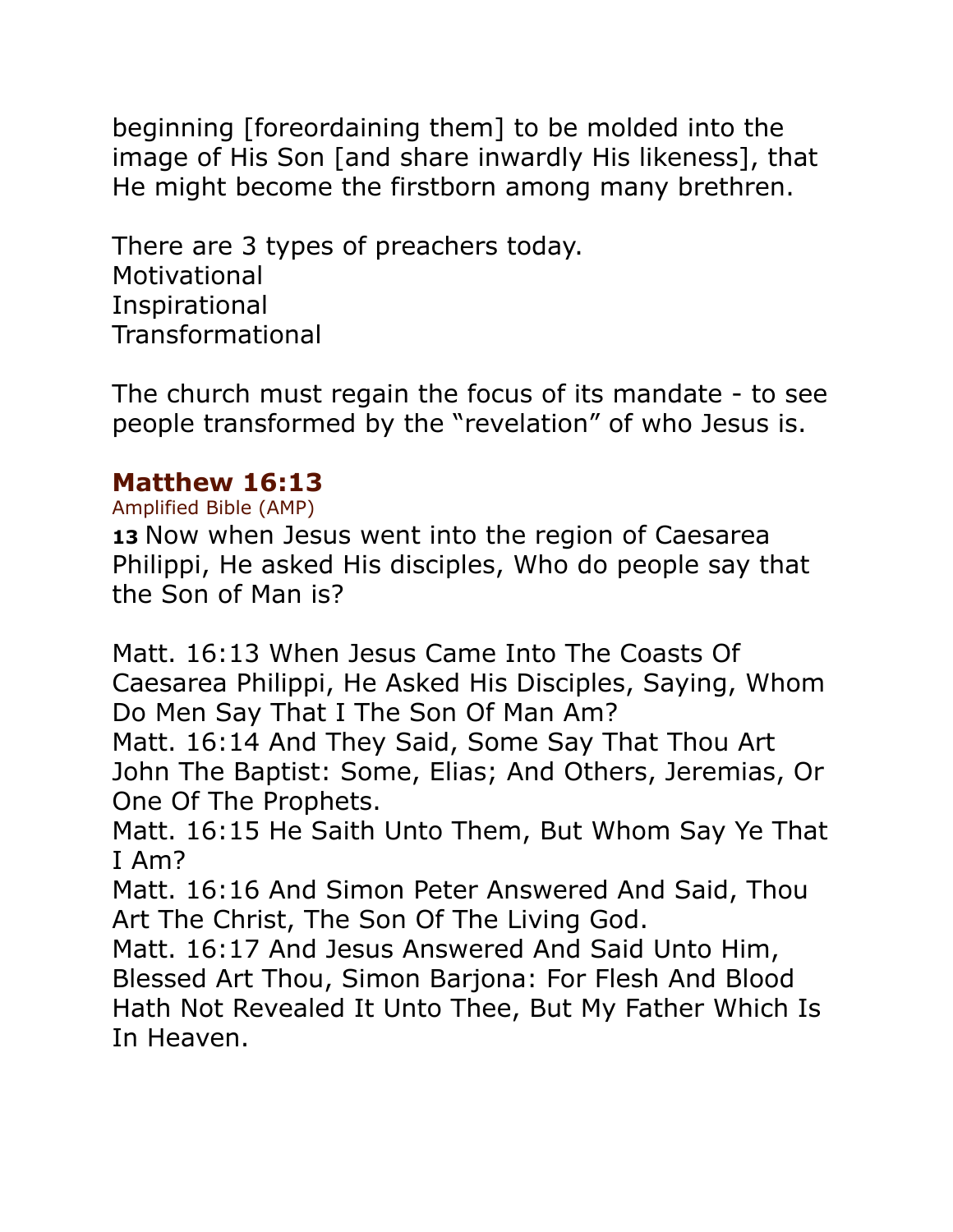Matt. 16:18 And I Say Also Unto Thee, That Thou Art Peter, And Upon This Rock I Will Build My Church; And The Gates Of Hell Shall Not Prevail Against It.

**14** And they answered, Some say John the Baptist; others say Elijah; and others Jeremiah or one of the prophets. **15** He said to them, But who do you [yourselves] say that I am?

**16** Simon Peter replied, You are the Christ, the Son of the living God.

**17** Then Jesus answered him, Blessed (happy, fortunate, and to be envied) are you, Simon Bar-Jonah. For flesh and blood [men] have not revealed this to you, but My Father Who is in heaven.

**18** And I tell you, you are Peter [Greek, *Petros*—a large piece of rock], and on this rock [Greek, *petra*—a huge rock like Gibraltar] I will build My church, and the gates of Hades (the powers of the infernal region) shall not overpower it [or be strong to its detriment or hold out against it].

What was the rock?

It was the revelation that "Jesus was the Christ" Illuminated by the inspiration of the Holy Spirit.

Here is the process of revelation:

**Confrontation** - There was a direct, person to person confrontation between Jesus and Peter. There was no one in between them. No mediator or priest.

**Revelation** - Peter received a revelation that was not a product of his reasoning, understanding or sense. The Holy Spirit granted it to him supernaturally.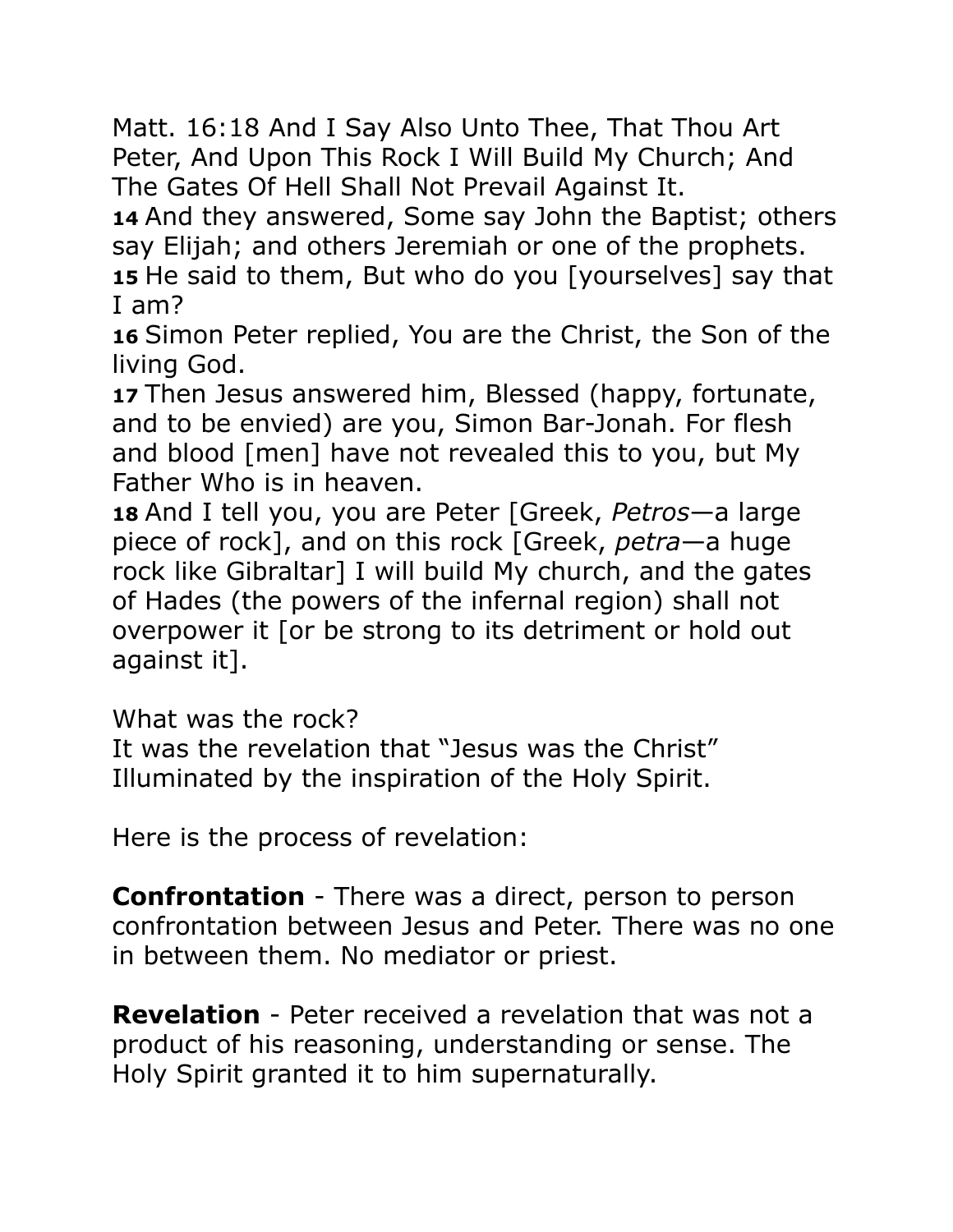**Acknowledgement** - Peter acknowledged the revelation, which is important. It is one thing to receive a revelation, it is another thing to acknowledge it.

**Public confession** - Peter made a public confession of what he acknowledged. He said out lout, in public, "You are the Christ [Messiah], The Son of the the Living God." Jesus said, "On this rock [this acknowledgement, or confession] I will build my church."

Family, there is no such thing as a secret Christian.

## **Matthew 10:32-33**

Amplified Bible (AMP)

**32** Therefore, everyone who acknowledges Me before men *and* confesses Me [out of a state of oneness with Me], I will also acknowledge him before My Father Who is in heaven *and* confess [that I am abiding in] him. **33** But whoever denies *and* disowns Me before men, I also will deny *and* disown him before My Father Who is in heaven.

There is no neutrality when it comes to following Christ.

#### **Matthew 12:30**

Amplified Bible (AMP)

**30** He who is not with Me [definitely on My side] is against Me, and he who does not [definitely] gather with Me *and* for My side scatters.

Revelation of Christ is not to be taken lightly.

# **Matthew 11:25-27**

Amplified Bible (AMP)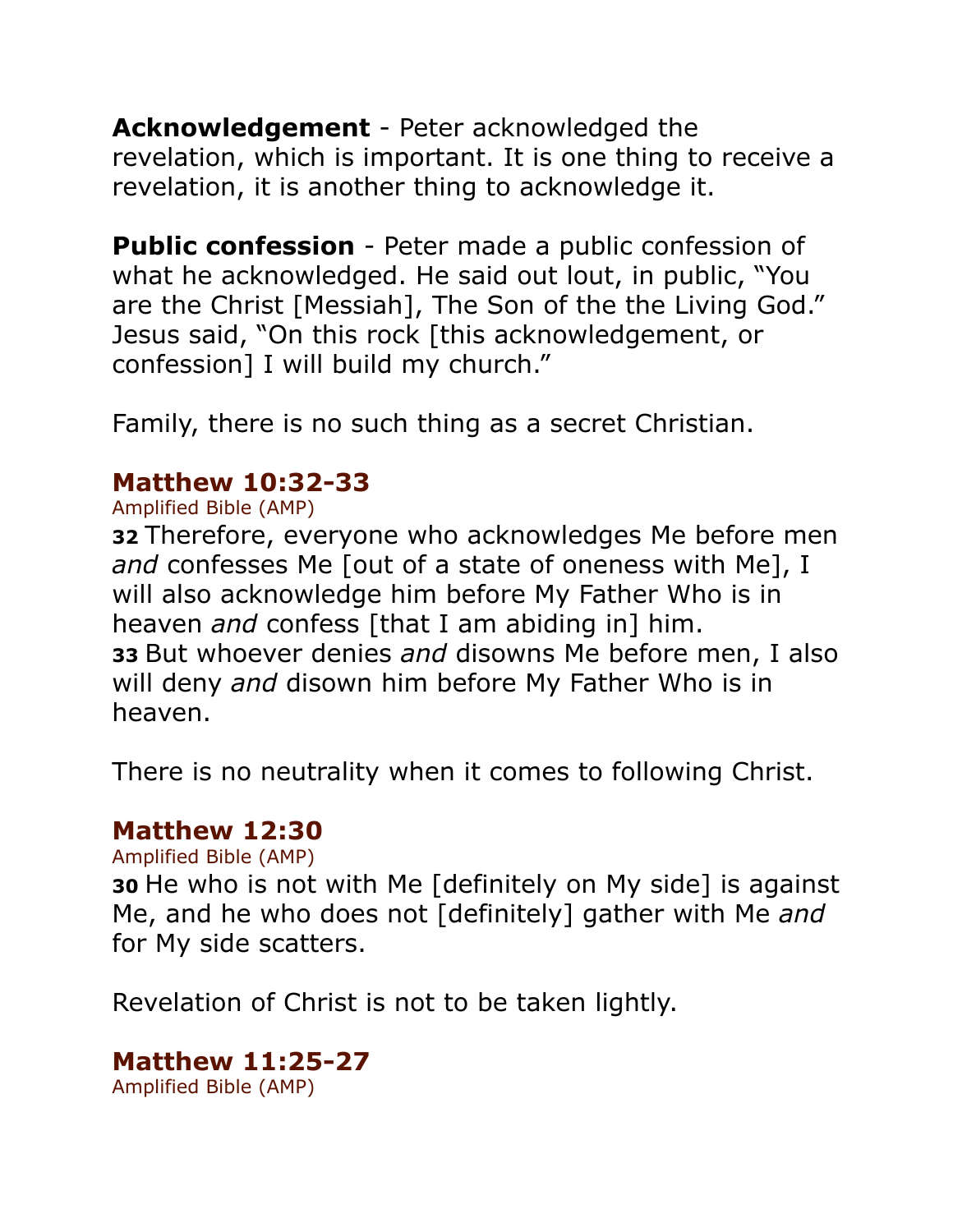**25** At that time Jesus began to say, I thank You, Father, Lord of heaven and earth [and I acknowledge openly *and* joyfully to Your honor], that You have hidden these things from the wise *and* clever and learned, and revealed them to babies [to the childish, untaught, and unskilled]. **26** Yes, Father, [I praise You that] such was Your gracious will *and* good pleasure.

**27** All things have been entrusted *and* delivered to Me by My Father; and no one fully knows *and* accurately understands the Son except the Father, and no one fully knows *and* accurately understands the Father except the Son and anyone to whom the Son deliberately wills to make Him known.

The only way to become a member of the true Church (Universal) is through Christ alone.

## **John 10:1-9**

Amplified Bible (AMP)

**10** I assure you, most solemnly I tell you, he who does not enter by the door into the sheepfold, but climbs up some other way (elsewhere, from some other quarter) is a thief and a robber.

**2** But he who enters by the door is the shepherd of the sheep.

**3** The watchman opens the door for this man, and the sheep listen to his voice *and* heed it; and he calls his own sheep by name and brings (leads) them out.

**4** When he has brought his own sheep outside, he walks on before them, and the sheep follow him because they know his voice.

**5** They will never [on any account] follow a stranger, but will run away from him because they do not know the voice of strangers *or* recognize their call.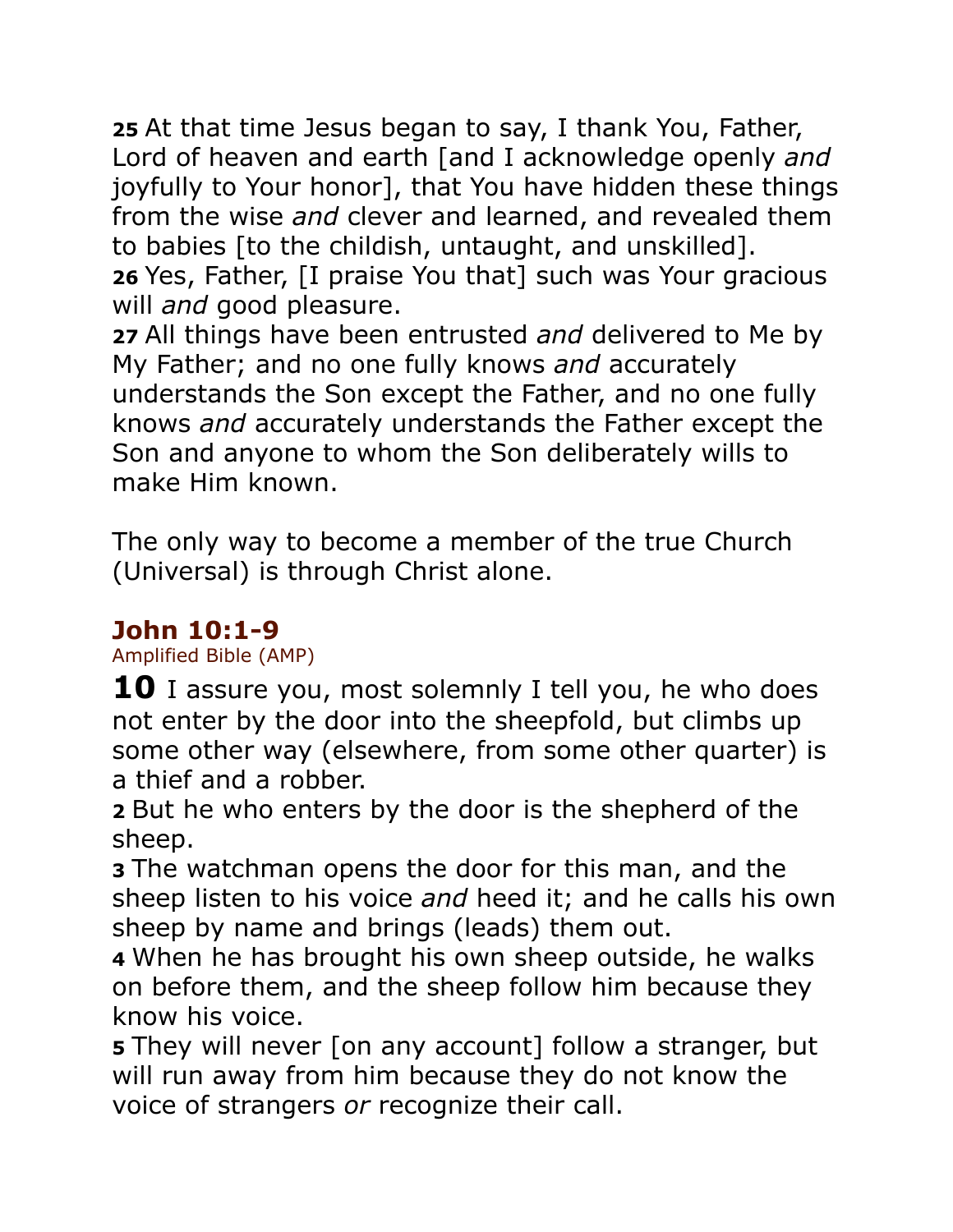**6** Jesus used this parable (illustration) with them, but they did not understand what He was talking about. **7** So Jesus said again, I assure you, most solemnly I tell you, that I Myself am the Door for the sheep.

**8** All others who came [as such] before Me are thieves and robbers, but the [true] sheep did not listen to *and* obey them.

**9** I am the Door; anyone who enters in through Me will be saved (will live). He will come in and he will go out [freely], and will find pasture.

Jesus is the shepherd.

## **Hebrews 13:20-21**

Amplified Bible (AMP)

**20** Now may the God of peace [Who is the Author and the Giver of peace], Who brought again from among the dead our Lord Jesus, that great Shepherd of the sheep, by the blood [that sealed, ratified] the everlasting agreement (covenant, testament),

**21** Strengthen (complete, perfect) *and* make you what you ought to be *and* equip you with everything good that you may carry out His will; [while He Himself] works in you *and* accomplishes that which is pleasing in His sight, through Jesus Christ (the Messiah); to Whom be the glory forever and ever (to the ages of the ages). Amen (so be it).

Jesus is the foundation.

# **1 Corinthians 3:11**

Amplified Bible (AMP)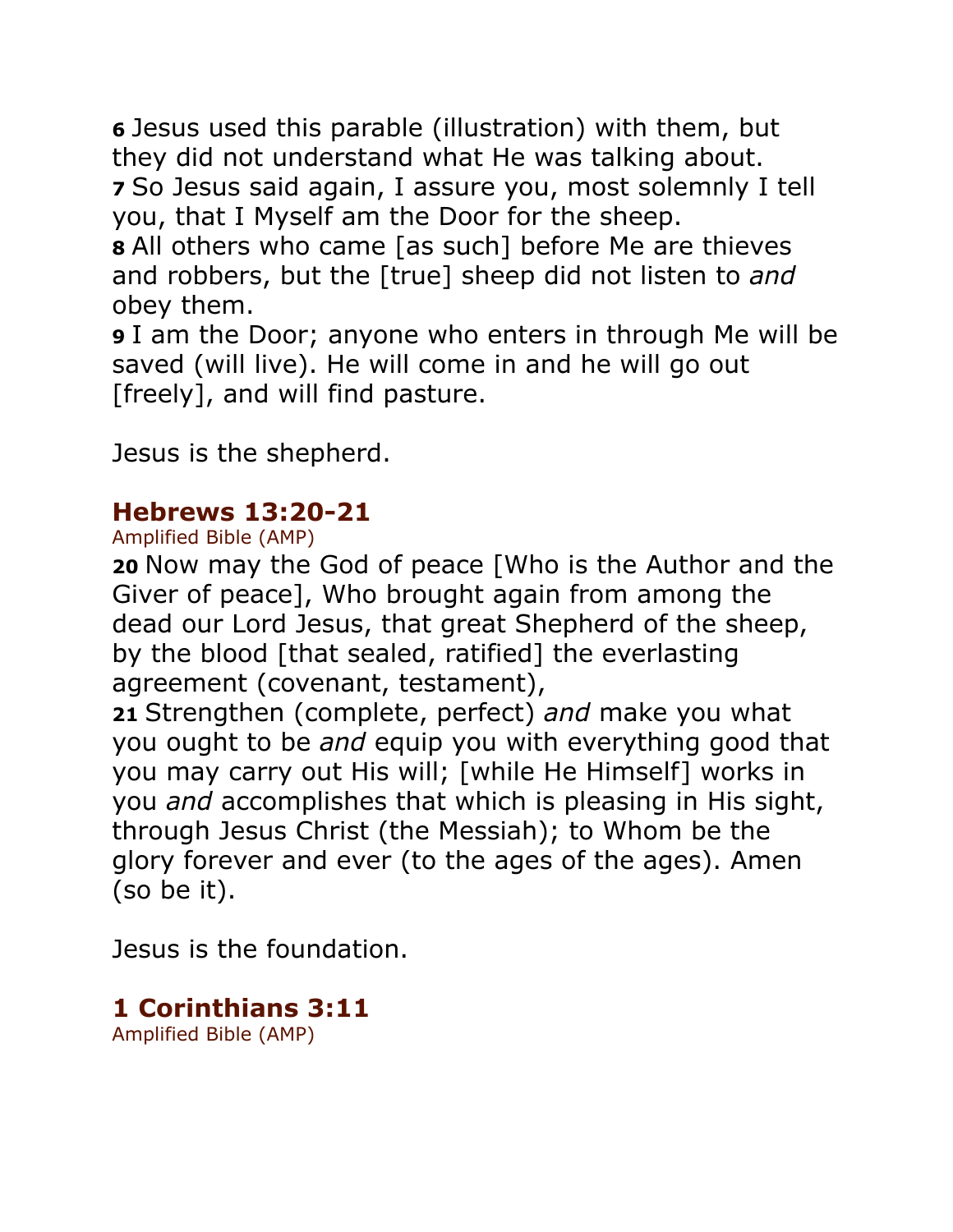**11** For no other foundation can anyone lay than that which is [already] laid, which is Jesus Christ (the Messiah, the Anointed One).

## **1 Peter 2:5-6**

#### Amplified Bible (AMP)

**5** [Come] and, like living stones, be yourselves built [into] a spiritual house, for a holy (dedicated, consecrated) priesthood, to offer up [those] spiritual sacrifices [that are] acceptable *and* pleasing to God through Jesus Christ. **6** For thus it stands in Scripture: Behold, I am laying in Zion a chosen (honored), precious chief Cornerstone, and he who believes in Him [who adheres to, trusts in, and relies on Him] shall never be disappointed *or* put to shame.

## **Isaiah 28:16**

#### Amplified Bible (AMP)

**16** Therefore thus says the Lord God, Behold, I am laying in Zion for a foundation a Stone, a tested Stone, a precious Cornerstone of sure foundation; he who believes (trusts in, relies on, and adheres to that Stone) will not *be ashamed or* give way *or* hasten away [in sudden panic].

#### **Psalm 62:1-7**

Amplified Bible (AMP)

**To the Chief Musician; according to Jeduthun [Ethan, the noted musician, founder of an official musical family]. A Psalm of David.**

**1** For God alone my soul waits in silence; from Him comes my salvation.